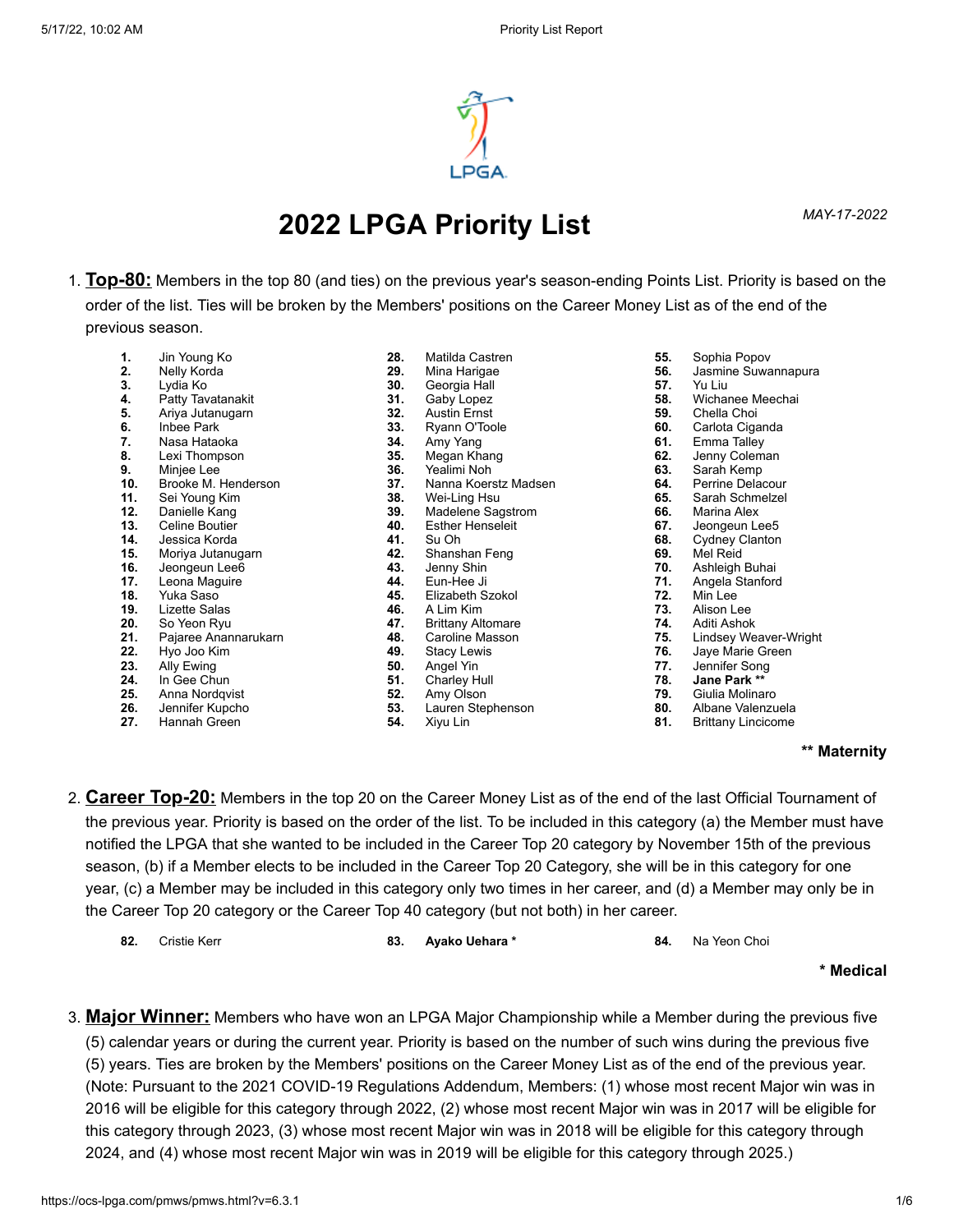**85. Charlotte Thomas \* 86.** Sung Hyun Park **87.** In Kyung Kim

|  | Priority List Report |  |
|--|----------------------|--|
|  |                      |  |

**91.** Pernilla Lindberg

## **\* Medical**

4. **Winner:** Members who have won an Official Tournament while a Member within the last two (2) calendar years or during the current year. Priority is based on the number of Official Tournament wins during the previous two (2) years. Ties are broken by the Members' positions on the Career Money List as of the end of the previous year. (Note: Pursuant to the 2021 COVID-19 Regulations Addendum, 2019 Tournament Winners will be eligible for this category through 2022.)

- **92. Michelle Wie West \*\* 93.** Mi Jung Hur
	- **94.** Hee Young Park **95.** Bronte Law

**88. Yani Tseng \* 89.** Brittany Lang **90.** Mirim Lee

> **96.** Cheyenne Knight<br>**97.** Atthava Thitikul **97.** Atthaya Thitikul

# **\*\* Maternity**

- 5. **Multiple Wins:** Members who have won at least two (2) Official Tournaments while a Member in the same calendar year in any of the previous three (3) calendar years. Priority is based on the number of wins during all the previous three years. Ties are broken by the Members' positions on the Career Money List as of the end of .the previous year. (Note: Pursuant to the 2021 COVID-19 Regulations Addendum, Members: (1) whose most recent year with two wins was in 2018 will be eligible for this category through 2022, (2) whose most recent year with two wins was in 2019 will be eligible for this category through 2023.)
- 6. **Three Wins in the Same Season:** Members who have won three (3) or more Official Tournaments while a Member during the same calendar year in any of the previous four (4) years. Priority is based on the number of wins during all the previous four (4) years. Ties are broken by the Members' positions on the Career Money List as of the end of the previous year. (Note: Pursuant to the 2021 COVID-19 Regulations Addendum, Members: (1) whose most recent year with three wins was in 2017 will be eligible for this category through 2022, (2) whose most recent year with three wins with was in 2018 will be eligible for this category through 2023, and (3) whose most recent year with three wins was 2019 will be eligible for this category through 2024.)
- 7. **Non-Member Win:** Players who have won at least one (1) Official Tournament as a Non-Member within the previous calendar year or during the current calendar year. Priority is based on the earliest date of such wins. A Player must be eligible for and accept LPGA membership to be included in this category. (Note: Pursuant to the 2021 COVID-19 Regulations Addendum, Non-members whose most recent year with a win was in 2020 will be eligible for this category through 2022.)
- 8. **Current Year Top-80:** Members in the Top 80 of the current year's Points List after the First Reshuffle Tournament with priority based on the order of the list. For the remaining Official Tournaments of the year, Members in the Top 80 on the current year's Points List after the Second Reshuffle Tournament. Priority is based on the order of the list. Ties are broken by the Members' positions on the 2022 Priority List as of the commitment deadline for each respective reshuffle tournament.
	- **98.** Hye-Jin Choi **99.** Hinako Shibuno
	- **100.** Na Rin An **101.** Maude-Aimee Leblanc
	- **102.** Ayaka Furue
	-
	- **103.** Annie Park
	- **104.** Lilia Vu
- **105.** Stephanie Meadow
- **106.** Pauline Roussin-Bouchard
- **107.** Andrea Lee
- **108.** Allisen Corpuz
- **109.** Jodi Ewart Shadoff
- **110.** Paula Reto
- **111.** Kelly Tan
- **112.** Haeji Kang
- **113.** Gemma Dryburgh
- 
- **114.** Gerina Mendoza **115.** Yaeeun Hong
- **116.** Sanna Nuutinen
- **117.** Sophia Schubert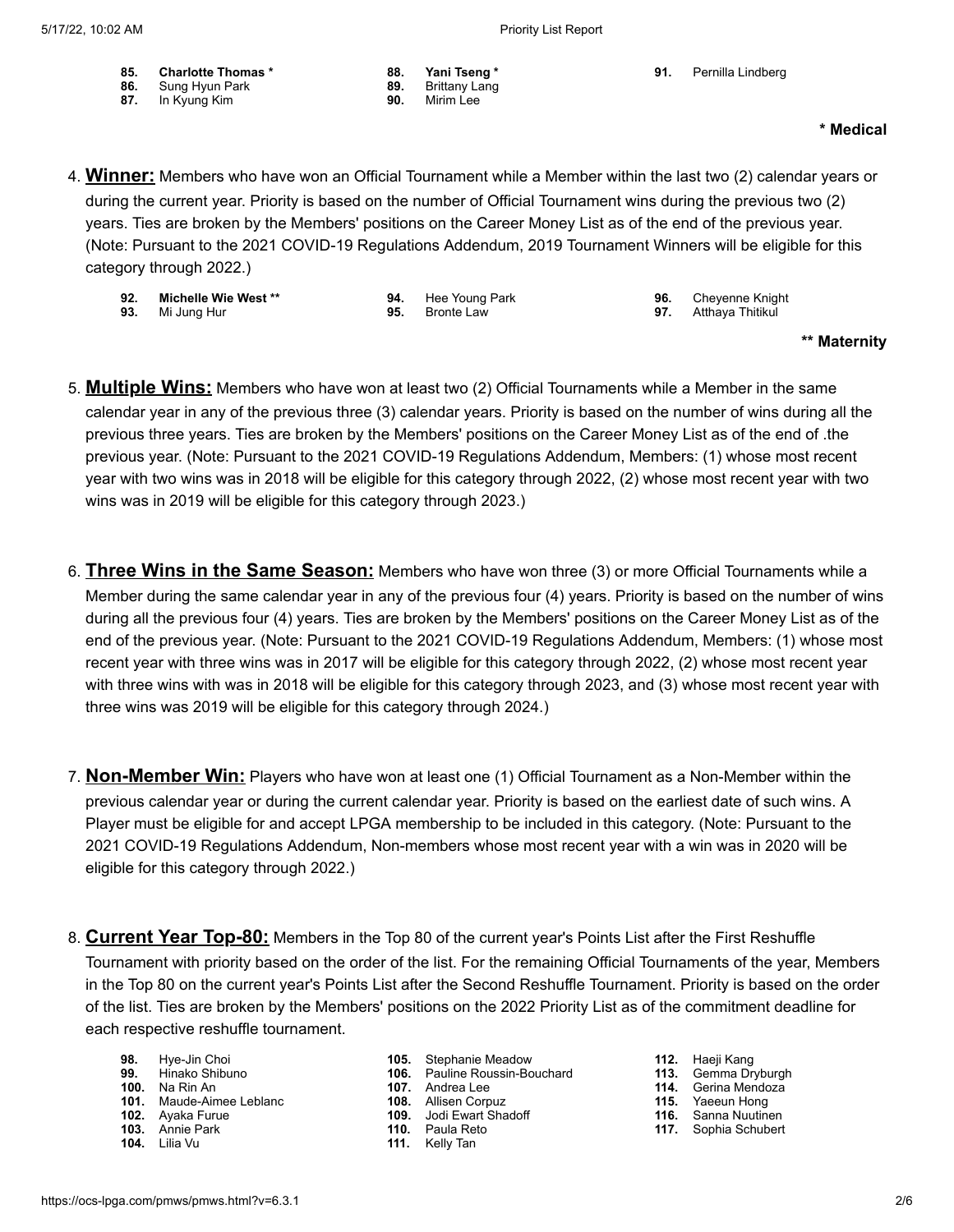- 9. **Top-10 Epson Tour:** Top 10 (and ties) on the previous year's season-ending Epson Tour Money List. Priority is based on their position on the list. Ties will be broken by the Members' scoring average as of the end of the previous year. If still tied, refer to the 2021 Epson Tournament and Player Regulations.
	- **118.** Fatima Fernandez Cano
	- **119.** Casey Danielson **120. Julieta Granada \*\***
- **121.** Ruixin Liu **122. Robynn Ree \***
- **123.** Amanda Doherty
- **124.** Allison Emrey **125.** Morgane Metraux
- **126.** Rachel Rohanna

**\* Medical \*\* Maternity**

- 10. **Non-Member Top 40:** Non-Member Professionals who, as of the conclusion of the last Official Tournament of the previous year, earned a number of Points during such year in Official Tournaments with a cut, that is equal to or greater than the number of Official Points by earned by the Member who was in 40th place on the Points List at that time. Priority based on the number of Points earned in such tournaments. Ties will be broken by the earliest time at which the Non-Member earned the number of Points necessary to be included in the category. A Player must be eligible for and accept LPGA membership to be included in this category.
- 11. **Nos. 81-100:** Members finishing Nos. 81-100 (and ties) on the previous year's season-ending Points List. Priority is based on the order of the list. Ties will be broken by the Members' positions on the previous year's season-ending Money List.
	- **127.** Pornanong Phatlum
	- **128.** Maria Fassi
	- **129. Mariajo Uribe \*\* 130.** Marissa Steen
	- **131. Paula Creamer \*\***
- **132.** Katherine Kirk **133.** Christina Kim
- **134.** Ana Belac
- **135.** Dana Finkelstein
- **136.** Azahara Munoz

**137.** Lauren Coughlin **138. Candie Kung \* 139.** Muni He

# **\* Medical \*\* Maternity**

- 12. **Career Top 40:** Members in the top 40 on the Career Money List as of the end of the previous year. Priority is based on the order of the list. To be included in this category (a) the Member must notify the LPGA that she wants to be included in the Career Top 40 Category by November 15th of the previous year, and (b) if a Member elects to be included in the Career Top 40 Category she will be in this category for one year, (c) a Member may be included in this category only one time in her career, (d) a Member may only be in the Career Top 40 Category or the Career Top 20 Category (but not both) in her career.
- 13. **Current-Year Reshuffle:** After the First Reshuffle Tournament, Members in categories 14 through 19 who have earned Points will be re-seeded into Category 13. Members placed into Category 13 will be ranked in the order of their position on the current year's Points List through the First Reshuffle Tournament. Members will remain in this category until the next reshuffle. After the Second Reshuffle Tournament, Members in categories 13, and 14 through 19, who have earned Points will be re-seeded into Category 13. Members placed into Category 13 will be ranked in the order of their position on the current year's Points List through the Second Reshuffle Tournament. Members will remain in this category for the remainder of the calendar year. For all reshuffles, ties are broken by the Members' positions on the 2022 Priority List as of the commitment deadline for each respective reshuffle tournament.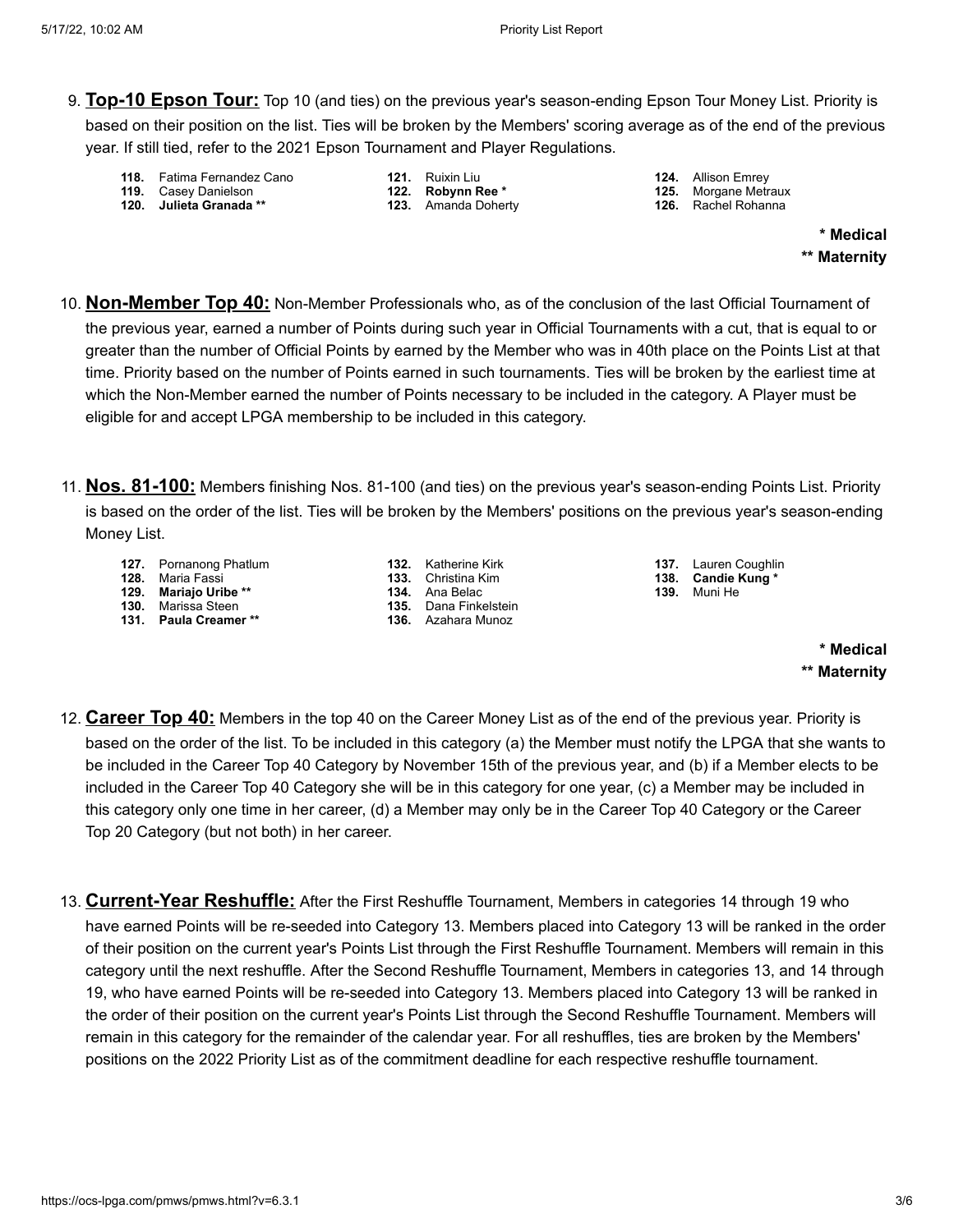#### 5/17/22, 10:02 AM Priority List Report

| 140. | Alana Uriell                        |      | <b>152.</b> Stephanie Kyriacou | 164. | Mi Hyang Lee                 |
|------|-------------------------------------|------|--------------------------------|------|------------------------------|
| 141. | Janie Jackson                       | 153. | Linnea Johansson               | 165. | Jiwon Jeon *                 |
|      | <b>142.</b> Brianna Do              | 154. | Mo Martin                      | 166. | Gina Kim                     |
|      | 143. Isi Gabsa                      |      | <b>155.</b> Sarah Jane Smith   | 167. | <b>Brooke Matthews</b>       |
|      | <b>144.</b> Emily Kristine Pedersen |      | <b>156.</b> Peiyun Chien       |      | <b>168.</b> Yu-Sang Hou      |
|      | <b>145.</b> Agathe Laisne           |      | <b>157.</b> Caroline Inglis    |      | <b>169.</b> Ssu-Chia Cheng   |
|      | 146. Ruoning Yin                    |      | <b>158.</b> Kaitlyn Papp       |      | <b>170.</b> Weiwei Zhang     |
| 147. | Frida Kinhult                       | 159. | Liz Nagel                      | 171. | Anne van Dam                 |
| 148. | Dewi Weber                          | 160. | Haru Nomura                    |      | <b>172.</b> Savannah Vilaubi |
|      | 149. Bianca Pagdanganan             | 161. | Dottie Ardina                  |      | <b>173.</b> Lauren Hartlage  |
|      | <b>150.</b> Jennifer Chang          |      | <b>162.</b> Karrie Webb        |      |                              |
|      | 151. Katherine Perry-Hamski**       |      | <b>163.</b> Haylee Harford     |      |                              |

**\* Medical \*\* Maternity**

- 14. **Top-45 Q-Series:** Players finishing Nos. 1-45 (and ties) at the previous year's LPGA Q-Series. Ties will be broken in the following order: lowest final round; lowest 7th round; lowest 6th round; lowest 5th round; etc. until the tie is broken. If players remain tied, ties will be broken by a match of score cards beginning with the 18th hole of the final round and working backwards. (Note: The Top 45 and ties is a minimum number. The final number will be determined by the LPGA.)
	- **174.** Lauren Kim **175.** Vivian Hou **176.** Olivia Cowan

**177.** Maddie Szeryk

- **178.** Linn Grant
- **179. Sandra Gal \***
- **180. Youngin Chun \***
- **181.** Nicole Broch Estrup
- **182.** Mariah Stackhouse
- **183.** Jessica Peng
- **184.** Katie Yoo **185.** Karis Davidson

**\* Medical**

15. **Nos. 101-125:** Members finishing Nos. 101-125 (and ties) on the previous year's season-ending Points List.

Priority is based on the order of the list. Ties will be broken by the Members' positions on the previous year's season-ending Money List.

**186.** Celine Herbin **187.** Lindy Duncan

**188.** Jing Yan

- **189.** Kristen Gillman
- **190.** Sydnee Michaels **191.** Klara Spilkova
- **192.** Sarah Burnham **193.** Esther Lee
- 16. **Tournament Winners:** Members who won an Official Tournament while a Member within the previous twenty-

one (21) calendar years. Priority is based on the number of wins. Ties are broken by the Members' positions on the Career Money List as of the end of the previous year.

| Annika Sorenstam              | 213. | Maria McBride           |
|-------------------------------|------|-------------------------|
| <b>Betsy King</b>             | 214. | Catriona Matthew        |
| <b>196.</b> Beth Daniel       | 215. | Lorie Kane              |
| <b>197.</b> Juli Inkster      |      | 216. Wendy Ward         |
| 198. Lorena Ochoa             | 217. | Seon Hwa Lee            |
| <b>199.</b> Se Ri Pak         | 218. | Dorothy Delasin         |
| <b>200.</b> Laura Davies      | 219. | Beatriz Recari          |
| 201. Meg Mallon               | 220. | Emilee Klein            |
| <b>202.</b> Suzann Pettersen  | 221. | Wendy Doolan            |
| 203. Rosie Jones              | 222. | Morgan Pressel          |
| <b>204.</b> Liselotte Neumann | 223. | Jeong Jang              |
| 205. Ai Miyazato              | 224. | Laura Diaz              |
| 206. Mi Hyun Kim              | 225. | Sun Young Yoo           |
| Sherri Steinhauer             | 226. | <b>Karen Stupples</b>   |
| 208. Rachel Hetherington      | 227. | Janice Moodie           |
| 209. Helen Alfredsson         | 228. | Jimin Kang              |
| 210. Hee-Won Han              | 229. | Patricia Meunier-Lebouc |
| 211. Pat Hurst                | 230. | Ji Young Oh             |
| <b>Grace Park</b>             | 231. | Heather Daly-Donofrio   |
|                               |      |                         |

- **232.** Natalie Gulbis **233.** Jee Young Lee
- **234.** Heather Bowie Young
- **235.** Leta Lindley
- **236.** Nicole Castrale
- **237.** Moira Dunn-Bohls
- **238.** Ilhee Lee
- **239.** Kim Saiki-Maloney
- **240.** Marisa Baena
- **241.** Kris Tamulis
- **242.** Lee-Anne Pace
- **243.** Silvia Cavalleri
- **244.** Kate Golden
- **245.** Jennifer Johnson
- **246.** Birdie Kim
- **247.** Meaghan Francella
- **248.** Eunjung Yi **249.** Tina Fischer
- 17. **Tournament Winners:** Members who won an Official Tournament while a Member more than twenty-one (21) years prior. Priority is based on the number of wins. Ties are broken by the Members' positions on the Career Money List as of the end of the previous year.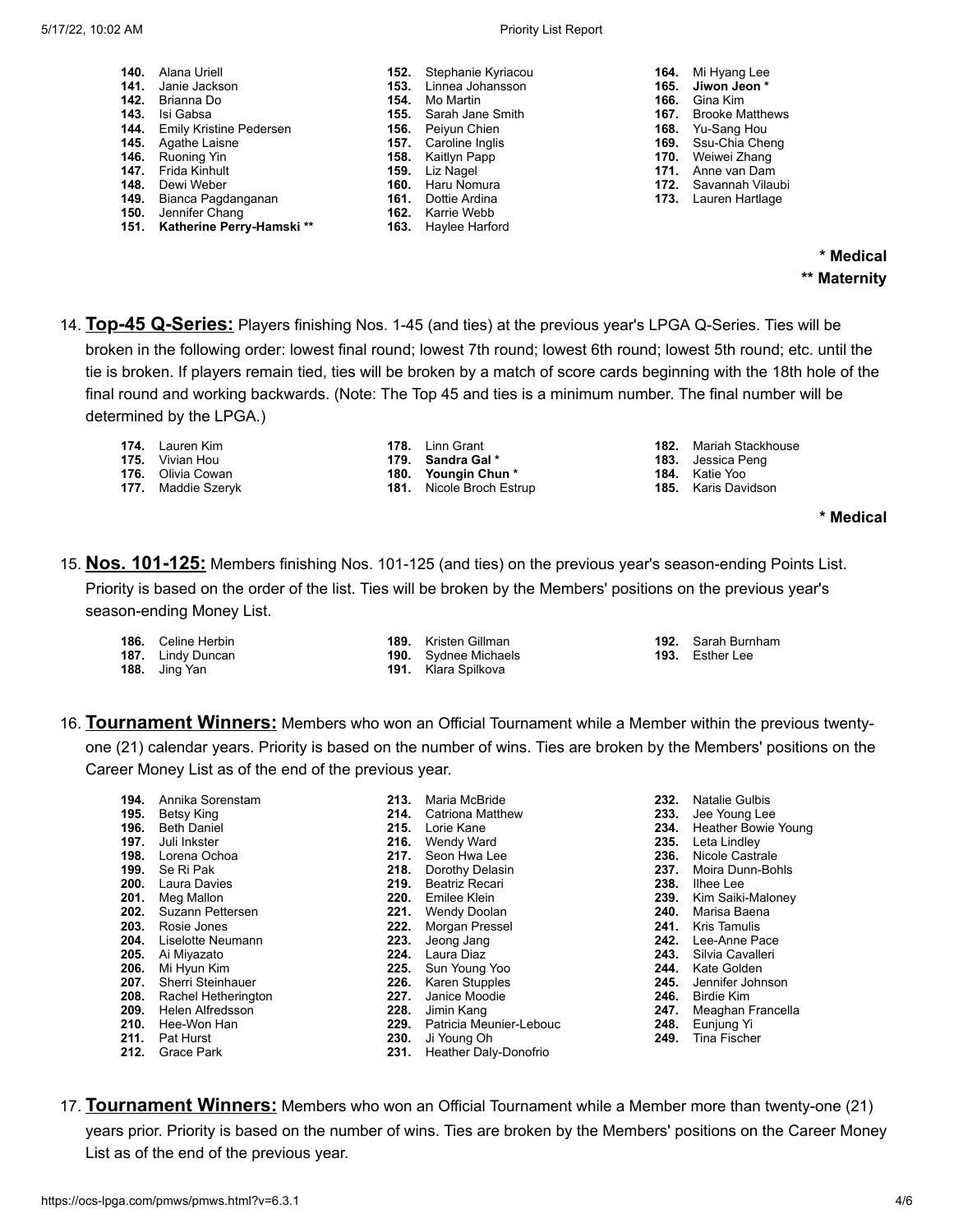| Priority List Report |  |  |  |
|----------------------|--|--|--|
|----------------------|--|--|--|

| 250. | Kathy Whitworth            | 289. | Penny Hammel           |
|------|----------------------------|------|------------------------|
| 251. | <b>Betsy Rawls</b>         | 290. | Kathy Postlewait       |
| 252. | Nancy Lopez                | 291. | Mary Beth Zimmerman    |
| 253. | JoAnne Carner              | 292. | <b>Betty Burfeindt</b> |
|      | 254. Sandra Haynie         | 293. | <b>Murle Breer</b>     |
|      | 255. Patty Sheehan         | 294. | <b>Sue Roberts</b>     |
| 256. | Pat Bradley                |      | 295. Nancy Scranton    |
| 257. | Amy Alcott                 | 296. | <b>Sherri Turner</b>   |
| 258. | Jane Blalock               |      | 297. Vicki Fergon      |
| 259. | Judy Rankin                | 298. | Martha Nause           |
| 260. | Marlene Hagge              |      | 299. Debbie Massey     |
|      | 261. Donna Caponi          |      | 300. Lauri Merten      |
|      | 262. Sandra Palmer         |      | 301. Terry-Jo Myers    |
|      | 263. Hollis Stacy          | 302. | Donna White            |
|      | 264. Dottie Pepper         |      | 303. Cathy Gerring     |
| 265. | Ayako Okamoto              |      | 304. Pam Higgins       |
| 266. | Jan Stephenson             | 305. | Gloria Ehret           |
| 267. | <b>Sally Little</b>        |      | 306. Betsy Cullen      |
| 268. | Jane Geddes                | 307. | Michele Redman         |
|      | 269. Susie Maxwell Berning |      | 308. Elaine Crosby     |
|      | 270. Clifford Ann Creed    |      | 309. Dana Dormann      |
|      | 271. Shirley Englehorn     |      | 310. Gail Graham       |
|      | 272. Christa Johnson       |      | 311. Laurie Rinker     |
|      | 273. Mary Mills            |      | 312. Jody Anschutz     |
|      | 274. Alice Miller          |      | 313. Janet Coles       |
|      | 275. Sandra Post           |      | 314. Anne Marie Palli  |
|      | 276. Tammie Green          | 315. | Jerilyn Britz          |
|      | 277. Danielle Ammaccapane  | 316. | Kathy Guadagnino       |
| 278. | Michelle McGann            | 317. | Penny Pulz             |
|      | 279. Debbie Austin         | 318. | <b>Bonnie Lauer</b>    |
| 280. | Kathy Cornelius            | 319. | Cindy Hill             |
|      | 281. Donna Andrews         | 320. | Jan Ferraris           |
|      | 282. Val Skinner           |      | 321. Margie Masters    |
|      | 283. Jo Ann Prentice       |      | 322. Tina Barrett      |
|      | 284. Brandie Burton        |      | 323. Kris Tschetter    |
| 285. | Deb Richard                |      | 324. Kelli Kuehne      |
|      | 286. Barb Mucha            |      | 325. Michelle Estill   |
| 287. | <b>Cindy Rarick</b>        |      | 326. Jane Crafter      |
| 288. | Judy Dickinson             | 327. | Cindy Figg-Currier     |
|      |                            |      |                        |

| 328. | Jenny Lidback             |
|------|---------------------------|
| 329. | Becky Iverson             |
| 330. | Charlotta Sorenstam       |
| 331. | Cindy Schreyer            |
| 332. | Amy Fruhwirth             |
| 333. | Missie McGeorge           |
| 334. | Joan Pitcock              |
| 335. | Marta Figueras-Dotti      |
| 336. | Nanci Bowen               |
| 337. | <b>Allison Finney</b>     |
| 338. | Missie Berteotti          |
| 339. | Cathy Johnston-Forbes     |
| 340. | Kathryn Imrie             |
| 341. | Mardi Lunn                |
| 342. | <b>Julie Piers</b>        |
| 343. | <b>Barb Whitehead</b>     |
| 344. | Laurel Kean               |
| 345. | <b>Tracy Kerdyk</b>       |
| 346. | Cathy Morse               |
| 347. | Lisa D'Amore              |
| 348. | Carolyn Hill              |
| 349. | Janet Anderson            |
| 350. | Shirley Furlong           |
| 351. | Lynn Adams                |
| 352. | <b>Becky Pearson</b>      |
| 353. | Dot Germain               |
| 354. | Pat Meyers                |
| 355. | Jennifer Wyatt            |
| 356. | Anne-Catherine Tanguay ** |
| 357. | <b>Susie McAllister</b>   |
| 358. | Patty Hayes               |
| 359. | <b>Tina Tombs</b>         |
| 360. | Lauren Howe               |
| 361. | <b>Sharon Barrett</b>     |
| 362. | Patty Jordan-Smith        |
| 363. | Kathy Hite-James          |
| 364. | <b>Barbara Barrow</b>     |
| 365. | <b>Bonnie Bryant</b>      |
| 366. | Pam Barnett               |

# **\*\* Maternity**

18. **Nos. 126-150:** Members finishing Nos. 126-150 (and ties) on the previous year's season-ending Points List.

Priority is based on the order of the list. Ties will be broken by the Members' positions on the previous year's season-ending Money List.

| 367. Dani Holmqvist            | <b>372.</b> Linnea Strom     | <b>377.</b> Pavarisa Yoktuan   |
|--------------------------------|------------------------------|--------------------------------|
| <b>368.</b> Luna Sobron Galmes | 373. Min Seo Kwak            | <b>378.</b> Nuria Iturrioz     |
| 369. Tiffany Chan              | 374. Haley Moore             | <b>379.</b> Louise Ridderstrom |
| 370. Brooke Pancake **         | <b>375.</b> Kristy McPherson | <b>380.</b> Daniela Darquea    |
| 371. Alena Sharp               | <b>376.</b> Jackie Stoelting | <b>381.</b> Jillian Hollis     |

# **\*\* Maternity**

19. **Class A:** Class A Members. Priority will be based on the Members' positions on the Career Money List as of the end of the previous year.